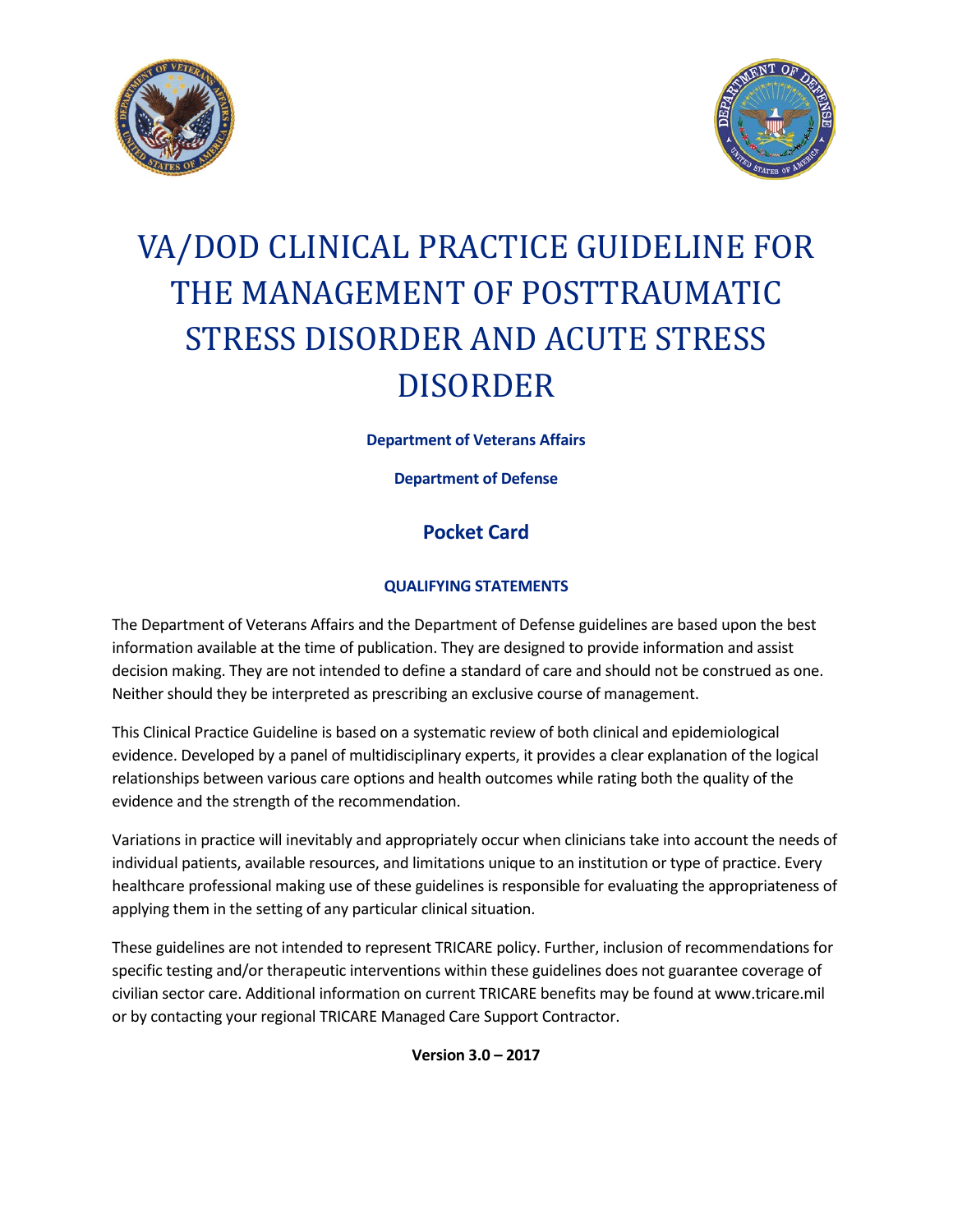# **I. Summary of Recommendations**

Recommendations were made using a systematic approach considering multiple domains: the confidence in the quality of the evidence, balance of desirable and undesirable outcomes, patient or provider values and preferences, and other implications, as appropriate (e.g., resource use, equity, acceptability).

## *General Clinical Management*

#### **We recommend:**

• Engaging patients in shared decision making (SDM), which includes educating patients about effective treatment options.

#### **We suggest:**

• Collaborative care interventions that facilitate active engagement in evidence-based treatments.

## *Diagnosis and Assessment of PTSD*

#### **We recommend:**

• An appropriate diagnostic evaluation that includes determination of DSM criteria, acute risk of harm to self or others, functional status, medical history, past treatment history, and relevant family history. A structured diagnostic interview may be considered. (For patients with suspected PTSD)

#### **We suggest:**

- Periodic screening for PTSD using validated measures such as the Primary Care PTSD Screen (PC-PTSD) or the PTSD Checklist (PCL).
- Using a quantitative self-report measure of PTSD severity, such as the PTSD Checklist (PCL-5), in the initial treatment planning and to monitor treatment progress.

## *Treatment of PTSD*

## *See [Table 1](#page-2-0) an[d Table 2](#page-3-0) below for a summary of the pharmacotherapy recommendations*

#### **We recommend:**

- Individual, manualized trauma-focused psychotherapy over other pharmacologic and non-pharmacologic interventions for the primary treatment of PTSD.
- Pharmacotherapy or individual non-trauma-focused psychotherapy there is insufficient evidence to recommend one over the other. (When individual trauma-focused psychotherapy is not readily available or not preferred)
- Individual, manualized trauma-focused psychotherapies that have a primary component of exposure and/or cognitive restructuring to include Prolonged Exposure (PE), Cognitive Processing Therapy (CPT), Eye Movement Desensitization and Reprocessing (EMDR), specific cognitive behavioral therapies for PTSD, Brief Eclectic Psychotherapy (BEP), Narrative Exposure Therapy (NET), and written narrative exposure.
- Using trauma-focused psychotherapies that have demonstrated efficacy using secure video teleconferencing (VTC) modality when PTSD treatment is delivered via VTC.

#### **We suggest:**

- The use of the following individual, manualized non-trauma-focused therapies: Stress Inoculation Training (SIT), Present-Centered Therapy (PCT), and Interpersonal Psychotherapy (IPT).
- Manualized group therapy over no treatment. There is insufficient evidence to recommend using one type of group therapy over any other.
- Internet-based cognitive behavioral therapy (iCBT) with feedback provided by a qualified facilitator as an alternative to no treatment.

#### **There is insufficient evidence to recommend for or against:**

- Psychotherapies that are not specified in other recommendations, such as Dialectical Behavior Therapy (DBT), Skills Training in Affect and Interpersonal Regulation (STAIR), Acceptance and Commitment Therapy (ACT), Seeking Safety, and supportive counseling.
- Individual components of manualized psychotherapy protocols over or in addition to the full therapy protocol.
- Trauma-focused or non-trauma-focused couples therapy for the primary treatment of PTSD.
- Augmentation with pharmacotherapy in partial- or non-responders to psychotherapy.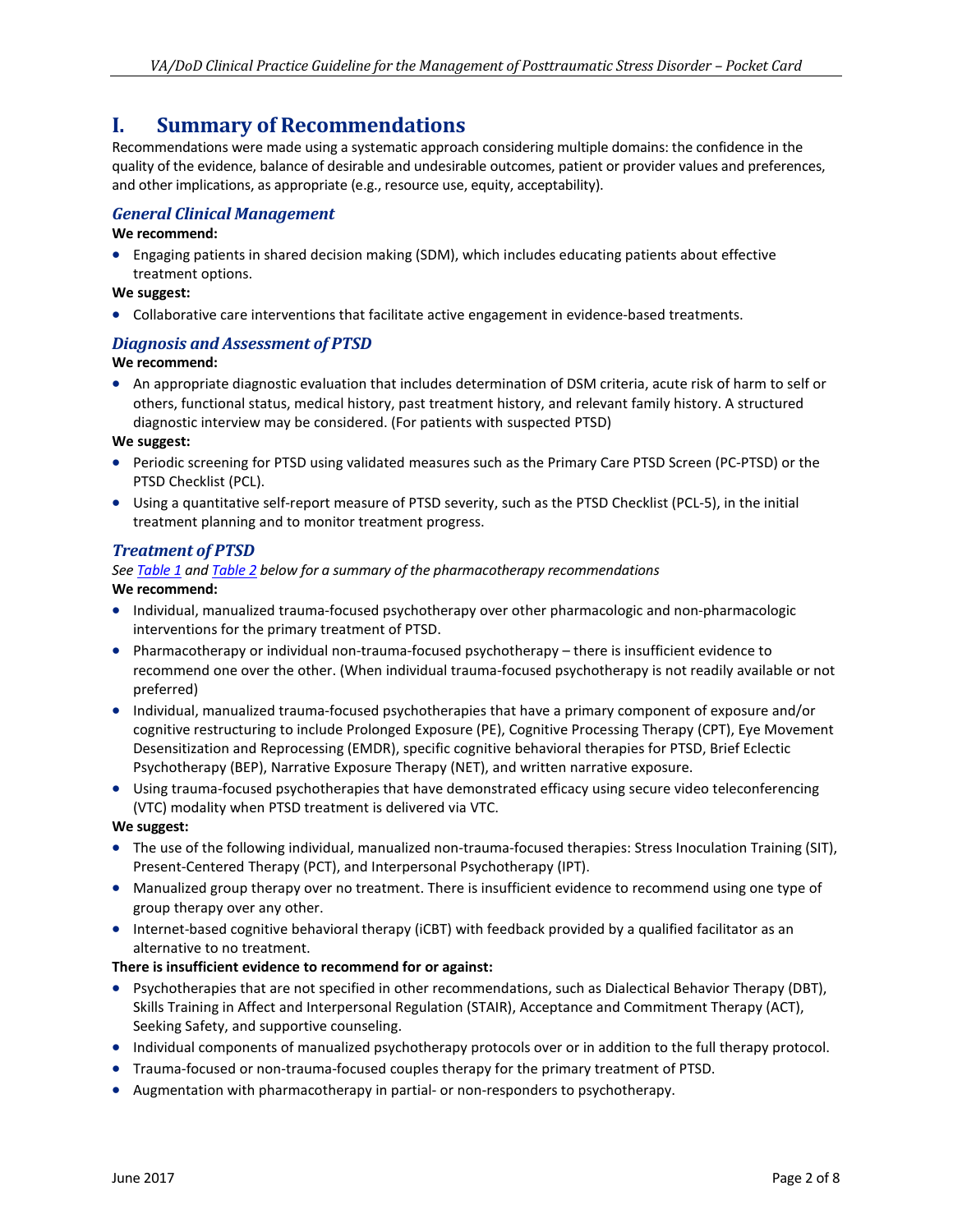- Augmentation with psychotherapy in partial- or non-responders to pharmacotherapy.
- Starting patients with PTSD on combination pharmacotherapy and psychotherapy.
- Use of the following somatic therapies: repetitive transcranial magnetic stimulation (rTMS), electroconvulsive therapy (ECT), hyperbaric oxygen therapy (HBOT), stellate ganglion block (SGB), or vagal nerve stimulation (VNS).

## *Treatment of PTSD with Co-occurring Conditions*

#### **We recommend:**

- The presence of co-occurring disorder(s) not prevent patients from receiving other VA/DoD guidelinerecommended treatments for PTSD.
- VA/DoD guideline-recommended treatments for PTSD in the presence of co-occurring substance use disorder.
- Independent assessment of co-occurring sleep disturbances in patients with PTSD, particularly when sleep problems pre-date PTSD onset or remain following successful completion of a course of treatment.
- Cognitive Behavioral Therapy for Insomnia (CBT-I) for insomnia in patients with PTSD unless an underlying medical or environmental etiology is identified or severe sleep deprivation warrants the immediate use of medication to prevent harm.

## <span id="page-2-0"></span>**Table 1. Medication Augmentation and Combination\* Pharmacotherapy for the Treatment of PTSD by Recommendation and Strength of Evidence**

| <b>Quality of</b><br>Evidence <sup>±</sup> | <b>Recommend</b><br><b>For</b> | <b>Suggest</b><br><b>For</b> | <b>Suggest Against</b>                                                       | <b>Recommend</b><br><b>Against</b> | <b>No Recommendation</b><br><b>For or Against</b>              |
|--------------------------------------------|--------------------------------|------------------------------|------------------------------------------------------------------------------|------------------------------------|----------------------------------------------------------------|
| <b>Moderate</b>                            |                                |                              | Prazosin<br>(excluding the<br>treatment of<br>PTSD associated<br>nightmares) | Risperidone                        | Prazosin for the<br>treatment of PTSD<br>associated nightmares |
| Low                                        |                                |                              | Topiramate                                                                   | <b>Divalproex</b><br>Olanzapine    | Hydrocortisone                                                 |
| <b>Very Low</b>                            |                                |                              | <b>Baclofen</b><br>Pregabalin<br>D-cycloserine <sup>+</sup>                  |                                    | Mirtazapine and<br>Sertraline <sup>^</sup>                     |
| No data $^{\ddagger}$                      |                                |                              |                                                                              | Other atypical<br>antipsychotics   | Any drug not listed                                            |

\*Combination means treatments are started simultaneously; augmentation means one treatment is started after another treatment (all treatments are augmentation unless otherwise noted)

±The Work Group determined there was no high quality evidence regarding medication augmentation and combination therapy

†Outside of a research setting

^Combination treatment

‡No data were captured in the evidence review for this CPG and were not considered in development of this table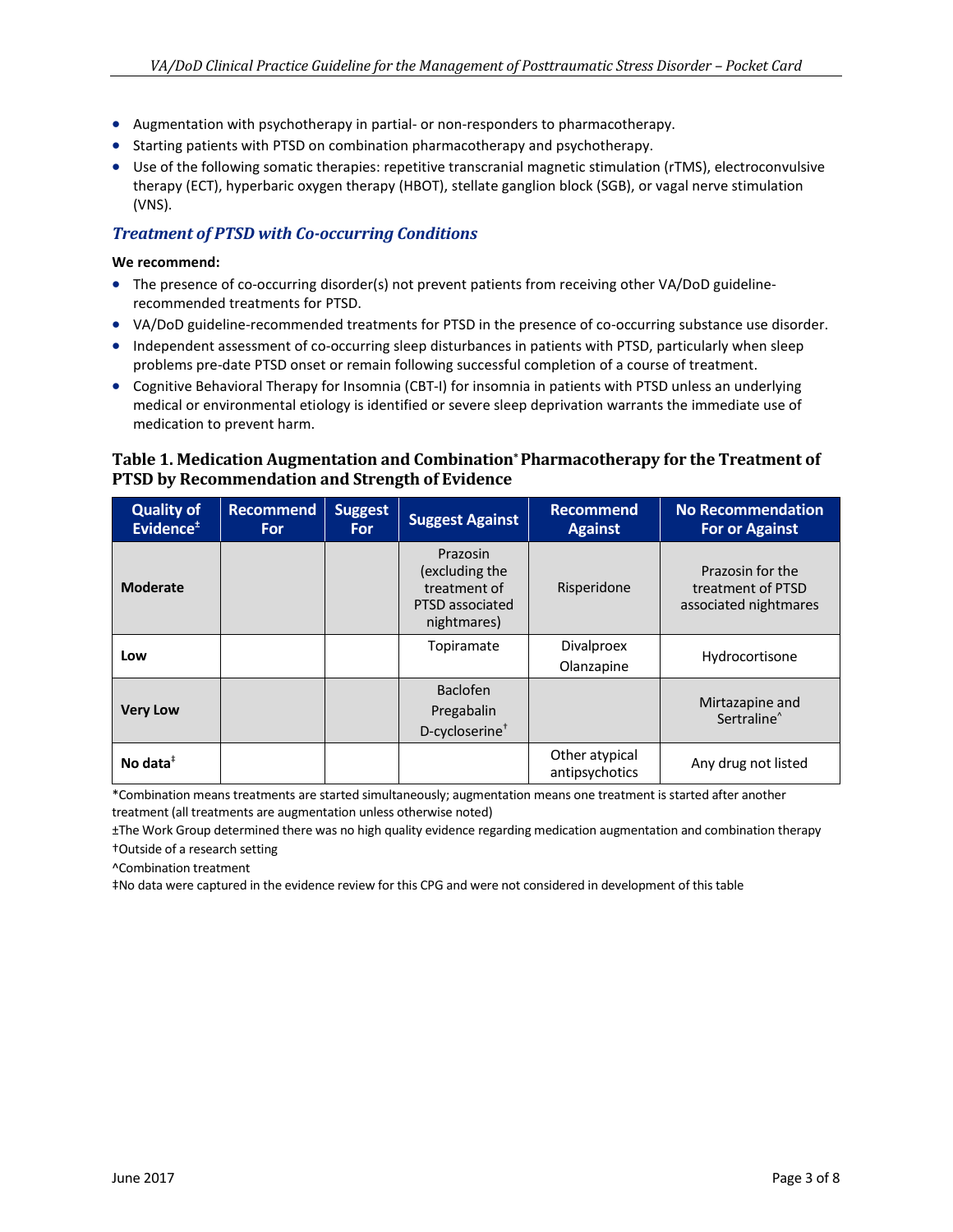<span id="page-3-0"></span>

| <b>Quality of Evidence*</b> | <b>Recommend For</b>                                    | <b>Suggest For</b>                    | <b>Suggest Against</b>                                                 | <b>Recommend Against</b>                                                      | <b>No Recommendation For or Against</b>                                                                                                                                                                                                                                                       |
|-----------------------------|---------------------------------------------------------|---------------------------------------|------------------------------------------------------------------------|-------------------------------------------------------------------------------|-----------------------------------------------------------------------------------------------------------------------------------------------------------------------------------------------------------------------------------------------------------------------------------------------|
| Moderate                    | Sertraline^<br>Paroxetine^<br>Fluoxetine<br>Venlafaxine |                                       | Prazosin (excluding the<br>treatment of PTSD<br>associated nightmares) |                                                                               | Prazosin for the treatment of PTSD<br>associated nightmares                                                                                                                                                                                                                                   |
| Low                         |                                                         | Nefazodone <sup>+</sup>               | Quetiapine<br>Olanzapine<br>Citalopram<br>Amitriptyline                | Divalproex<br>Tiagabine<br>Guanfacine                                         | Eszopiclone                                                                                                                                                                                                                                                                                   |
| Very Low                    |                                                         | Imipramine<br>Phenelzine <sup>±</sup> | Lamotrigine<br>Topiramate                                              | Risperidone<br>Benzodiazepines<br>D-cycloserine<br>Hydrocortisone<br>Ketamine | Bupropion<br>Desipramine<br>D-serine<br>Escitalopram<br>Mirtazapine                                                                                                                                                                                                                           |
| No Data <sup>+</sup>        |                                                         |                                       |                                                                        |                                                                               | Antidepressants<br>Doxepin<br>Duloxetine <sup>#</sup><br>Desvenlafaxine<br>Fluvoxamine <sup>#</sup><br>Levomilnacipran<br>Nortriptyline<br>Trazodone<br>Vilazodone<br>Vortioxetine<br>Anxiolytic/Hypnotics<br>Buspirone <sup>#</sup><br>Cyproheptadine<br>Hydroxyzine<br>Zaleplon<br>Zolpidem |

| Table 2. Medication Monotherapy for the Treatment of PTSD by Recommendation and Strength of Evidence |  |
|------------------------------------------------------------------------------------------------------|--|
|------------------------------------------------------------------------------------------------------|--|

\*The Work Group determined there was no high quality evidence regarding medication monotherapy

^FDA approved for PTSD

±Serious potential toxicity, should be managed carefully

†No data were captured in the evidence review for the CPG and were not considered in development of this table

‡Studies of these drugs did not meet the inclusion criteria for the systematic evidence review due to poor quality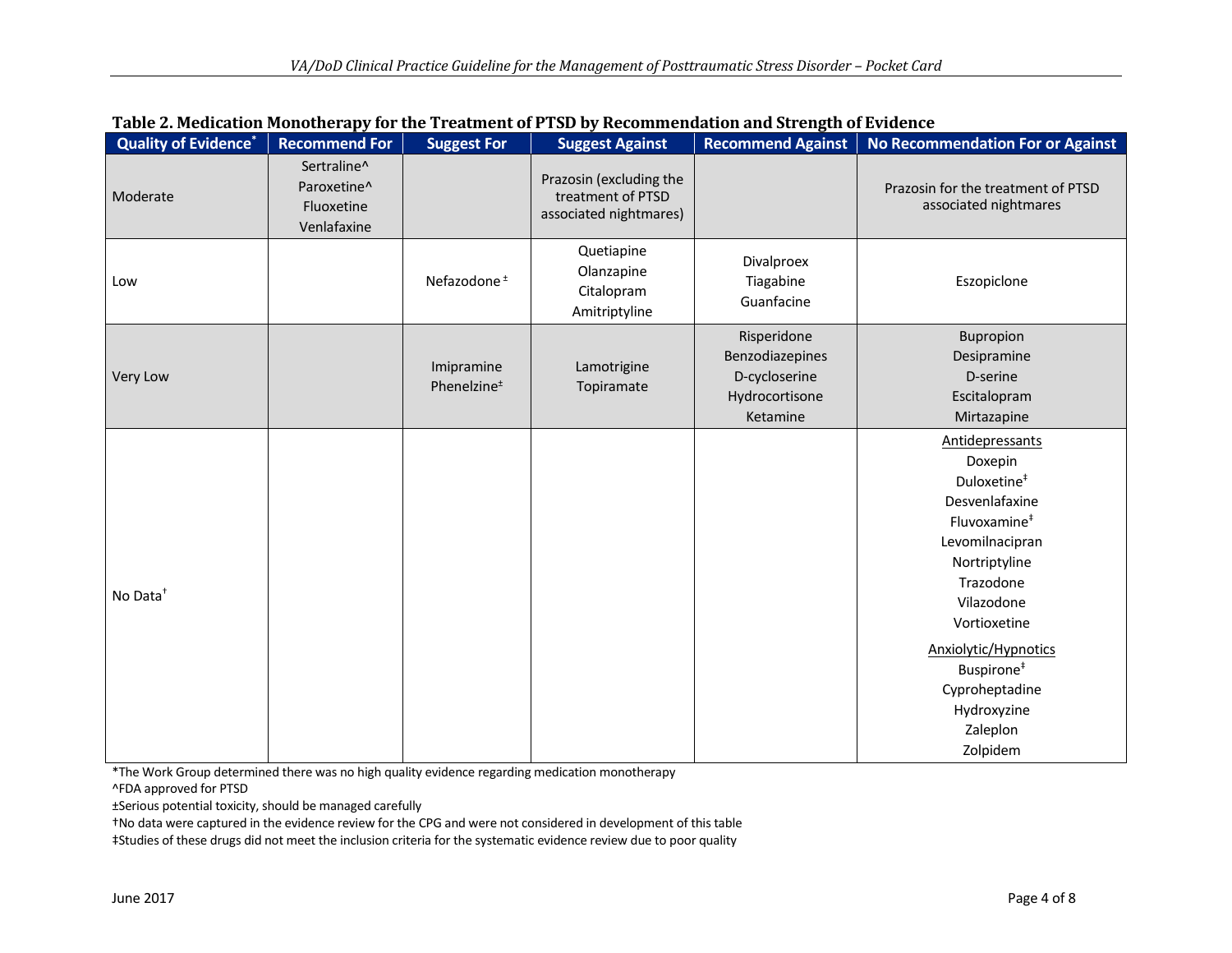| <b>Table 3. Pharmacotherapy Dosing Table</b> |
|----------------------------------------------|
|----------------------------------------------|

| <b>Therapeutic Category</b>                                                                                                                         | <b>Initial Dose</b>                                                                                                                     | <b>Dose Range</b>                                                                                                                              | <b>Clinical Considerations: Comorbidities and Safety</b>                                                                                                                                                                                                                                                                                                                                                                                                                                                                                                                                                |
|-----------------------------------------------------------------------------------------------------------------------------------------------------|-----------------------------------------------------------------------------------------------------------------------------------------|------------------------------------------------------------------------------------------------------------------------------------------------|---------------------------------------------------------------------------------------------------------------------------------------------------------------------------------------------------------------------------------------------------------------------------------------------------------------------------------------------------------------------------------------------------------------------------------------------------------------------------------------------------------------------------------------------------------------------------------------------------------|
| <b>Antidepressants</b><br><b>Monotherapy</b><br>Fluoxetine*<br>Paroxetine*<br>Sertraline*<br>$\blacksquare$ Venlafaxine*<br>Nefazodone <sup>±</sup> | 10-20 mg daily<br>10-20 mg daily<br>25-60 mg daily<br>IR: 25 mg 2 or 3 times a day<br>XR: 37.5 mg once daily<br>25-100 mg 2 times daily | 20-80 mg daily<br>20-50 mg daily<br>50-200 mg daily<br>75-375 mg in 2-3 divided doses<br>75-225 mg once daily<br>150-600 mg in 2 divided doses | Avoid abrupt discontinuation; withdrawal symptoms<br>with sudden discontinuation of SSRIs and SNRIs,<br>paroxetine and venlafaxine in particular<br>Paroxetine and sertraline have FDA label indications for<br>treating PTSD<br>Common adverse effects of the SSRIs and SNRIs include<br>nausea, headache, diarrhea, anxiety, nervousness,<br>sexual dysfunction, agitation, dizziness, hyponatremia<br>or SIADH, and serotonin syndrome<br>Venlafaxine can elevate blood pressure; caution<br>advised with patients with hypertension<br>Nefazodone is associated with life-threatening hepatic<br>×. |
|                                                                                                                                                     |                                                                                                                                         |                                                                                                                                                | failure; monitor for signs and symptoms including LFTs;<br>avoid if active liver disease; do not re-challenge<br>Nefazodone is subject to many drug interactions,<br>particularly those involving CYP3A4 and glycoprotein                                                                                                                                                                                                                                                                                                                                                                               |
| Imipramine $±$                                                                                                                                      | 25-75 mg daily                                                                                                                          | 100-300 mg in 1 or 2 divided doses                                                                                                             | Avoid TCAs within three months of an acute MI<br>TCAs are relatively contraindicated in patients with<br>coronary artery disease or prostatic enlargement<br>TCAs side effects include dry mouth, dry eyes,<br>constipation, orthostatic hypotension, tachycardia,<br>ventricular arrhythmias, weight gain, and drowsiness<br>Photosensitivity may occur                                                                                                                                                                                                                                                |
| Phenelzine $±$                                                                                                                                      | 15 mg 3 times daily                                                                                                                     | 15 mg daily; 90 mg in divided doses                                                                                                            | Phenelzine considerations include drug-drug and drug-<br>×.<br>food interactions, risk of hypertensive crisis,<br>hypotension, and anticholinergic effects                                                                                                                                                                                                                                                                                                                                                                                                                                              |

Abbreviations: FDA: Food and Drug Administration; IR: immediate release; LFT: liver function tests; mg: milligram; MI: myocardial infarction; PTSD: posttraumatic stress disorder; SIADH: syndrome of inappropriate anti-diuretic hormone; SIT: Stress Inoculation Training; SNRI: serotonin–norepinephrine reuptake inhibitors; SSRI: serotonin reuptake inhibitors; TCA: tricyclic antidepressants; XR: extended release

\*Strong For recommendation

±Weak For recommendation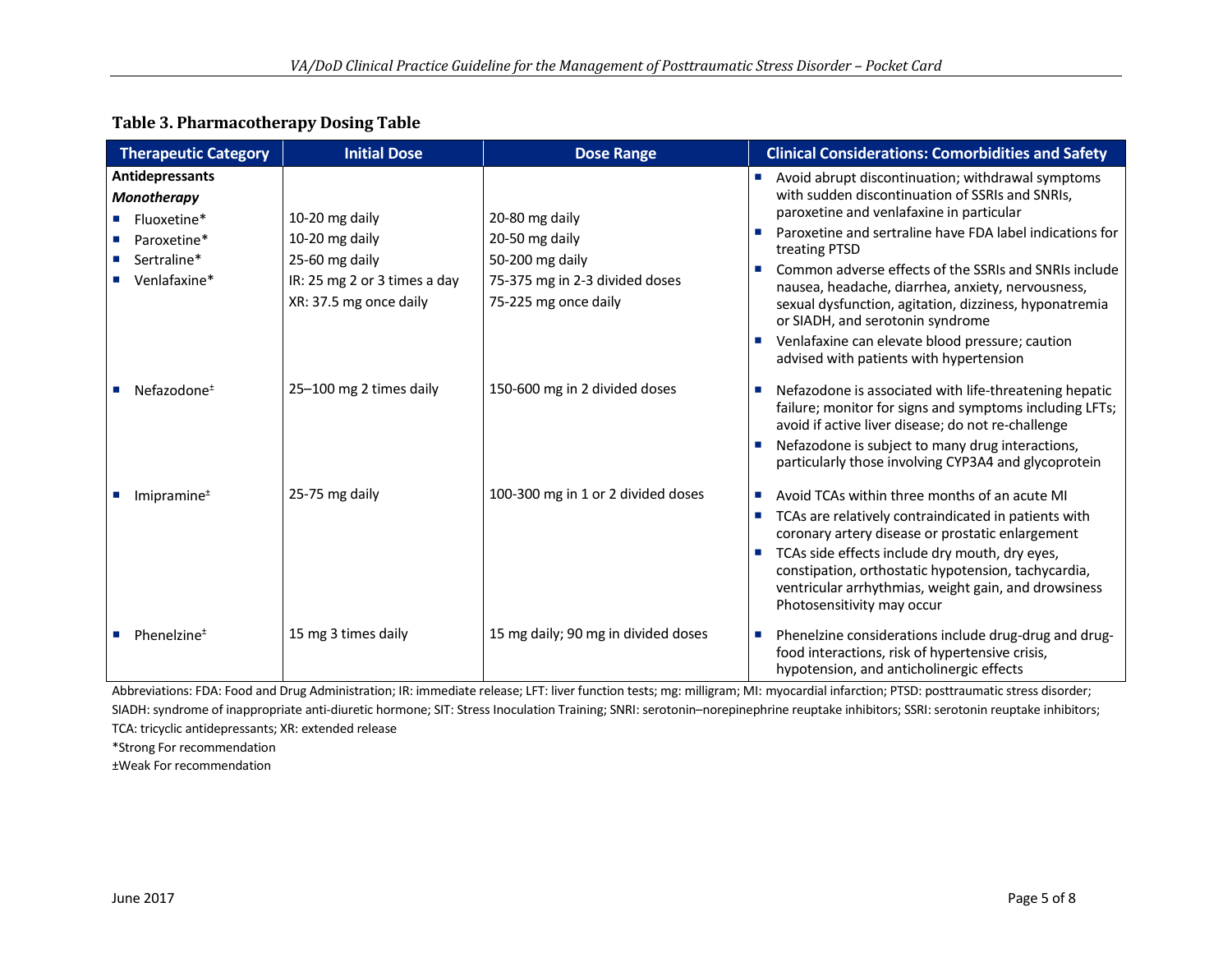# **Algorithm**

*Module A: Acute Stress Reaction/Disorder can be found in the full CPG*

# *Module B: Assessment and Diagnosis of Posttraumatic Stress Disorder*



Abbreviations: DSM: Diagnostic and Statistical Manual of Mental Disorders; PTSD: posttraumatic stress disorder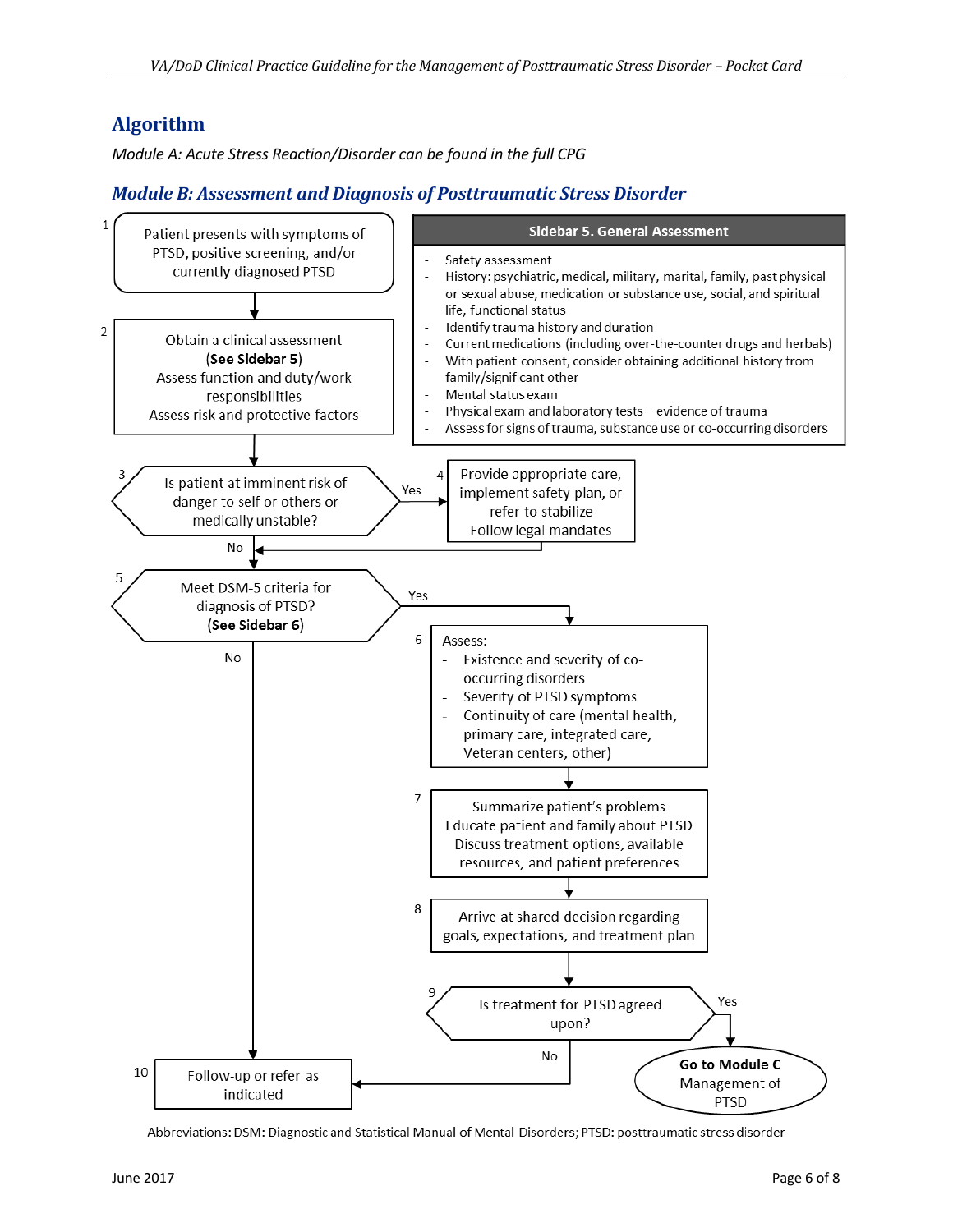|                                  | Sidebar 6. Diagnostic Criteria for Posttraumatic Stress Disorder based on DSM-5                                                                                                                                                                                                                                                                                                                                                         |  |
|----------------------------------|-----------------------------------------------------------------------------------------------------------------------------------------------------------------------------------------------------------------------------------------------------------------------------------------------------------------------------------------------------------------------------------------------------------------------------------------|--|
| <b>Criterion A</b><br>required   | The person was exposed to: death, threatened death, actual or threatened serious injury, or<br>actual or threatened sexual violence, in the following way(s):<br>1. Direct exposure<br>2. Witnessing the trauma<br>3. Learning that a relative or close friend was exposed to a trauma<br>4. Indirect exposure to aversive details of the trauma, usually in the course of professional<br>duties (e.g., first responders, medics)      |  |
| <b>Criterion B</b><br>1 required | The traumatic event is persistently re-experienced, in the following way(s):<br>1. Intrusive thoughts<br>2. Nightmares<br>3. Flashbacks<br>4. Emotional distress after exposure to traumatic reminders<br>5. Physical reactivity after exposure to traumatic reminders                                                                                                                                                                  |  |
| <b>Criterion C</b><br>1 required | Avoidance of trauma-related stimuli after the trauma, in the following way(s):<br>1. Trauma-related thoughts or feelings<br>2. Trauma-related reminders                                                                                                                                                                                                                                                                                 |  |
| <b>Criterion D</b><br>2 required | Negative thoughts or feelings that began or worsened after the trauma, in the following<br>$way(s)$ :<br>1. Inability to recall key features of the trauma<br>2. Overly negative thoughts and assumptions about oneself or the world<br>3. Exaggerated blame of self or others for causing the trauma<br>4. Negative affect<br>5. Decreased interest in activities<br>6. Feeling isolated<br>7. Difficulty experiencing positive affect |  |
| <b>Criterion E</b><br>2 required | Trauma-related arousal and reactivity that began or worsened after the trauma, in the<br>following way(s):<br>1. Irritability or aggression<br>2. Risky or destructive behavior<br>3. Hypervigilance<br>4. Heightened startle reaction<br>5. Difficulty concentrating<br>6. Difficulty sleeping                                                                                                                                         |  |
| <b>Criterion F</b><br>required   | Symptoms last for more than one month                                                                                                                                                                                                                                                                                                                                                                                                   |  |
| <b>Criterion G</b><br>required   | Symptoms cause significant distress or functional impairment                                                                                                                                                                                                                                                                                                                                                                            |  |
| <b>Criterion H</b><br>required   | Symptoms are not due to medication, substance use, or other illness                                                                                                                                                                                                                                                                                                                                                                     |  |